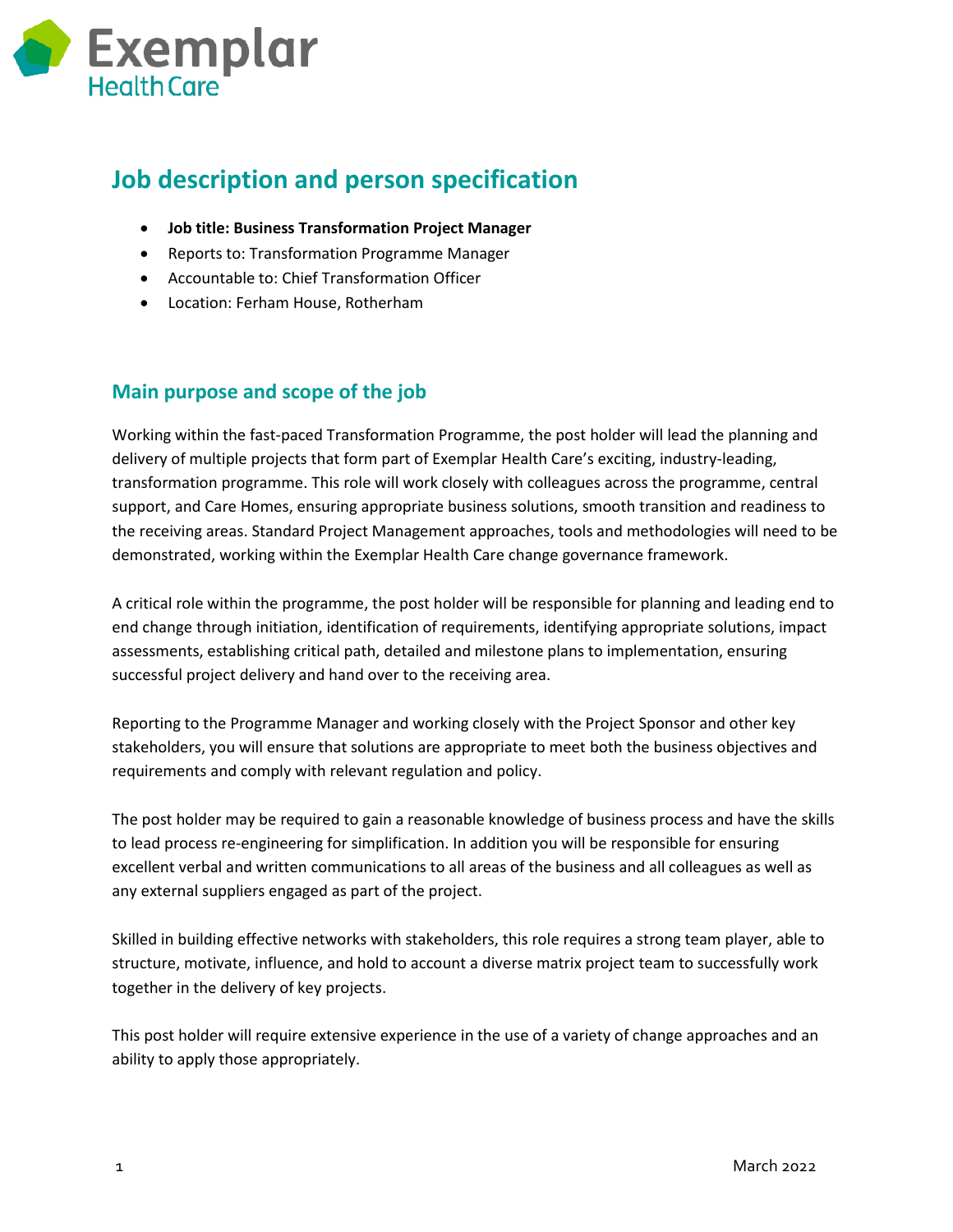

## **About Exemplar Health Care**

#### **Exemplar Health Care's mission**

Our mission is to make *every day better* for the people we support *and* our colleagues.

#### **Exemplar Health Care's vision**

Our vision is that adults living with complex needs can access outstanding specialist care and support, in a community-based home that's close to their family and friends, and that's focused on their personal goals and outcomes.

#### **Exemplar Health Care's values**

Our values express what it's like to work at Exemplar Health Care and our colleagues should make these a part of everything that they do. We're looking for people whose personal values match our values of:

- **Fun**
- Integrity
- Responsive
- **•** Success
- **•** Teamwork

Read more about our values [here.](https://www.exemplarhc.com/about-us/our-values)

#### **Exemplar Health Care's Digital Strategy**

Exemplars transformation vision is fundamental to delivering our overall Business Strategy. Transformation projects within the programme focus on supporting and underpinning our significant organic growth plans, delivering the highest care quality, colleague satisfaction and retention, and occupancy levels.

Our Transformation Programme will support colleagues to provide the best possible care through the introduction of re-engineered processes and digital tools providing greater insight. Moving away from paper-based systems will enhance a culture of rigour and the support the right behaviours, meaning a right-first-time outcomes and reduction in wasted effort or errors.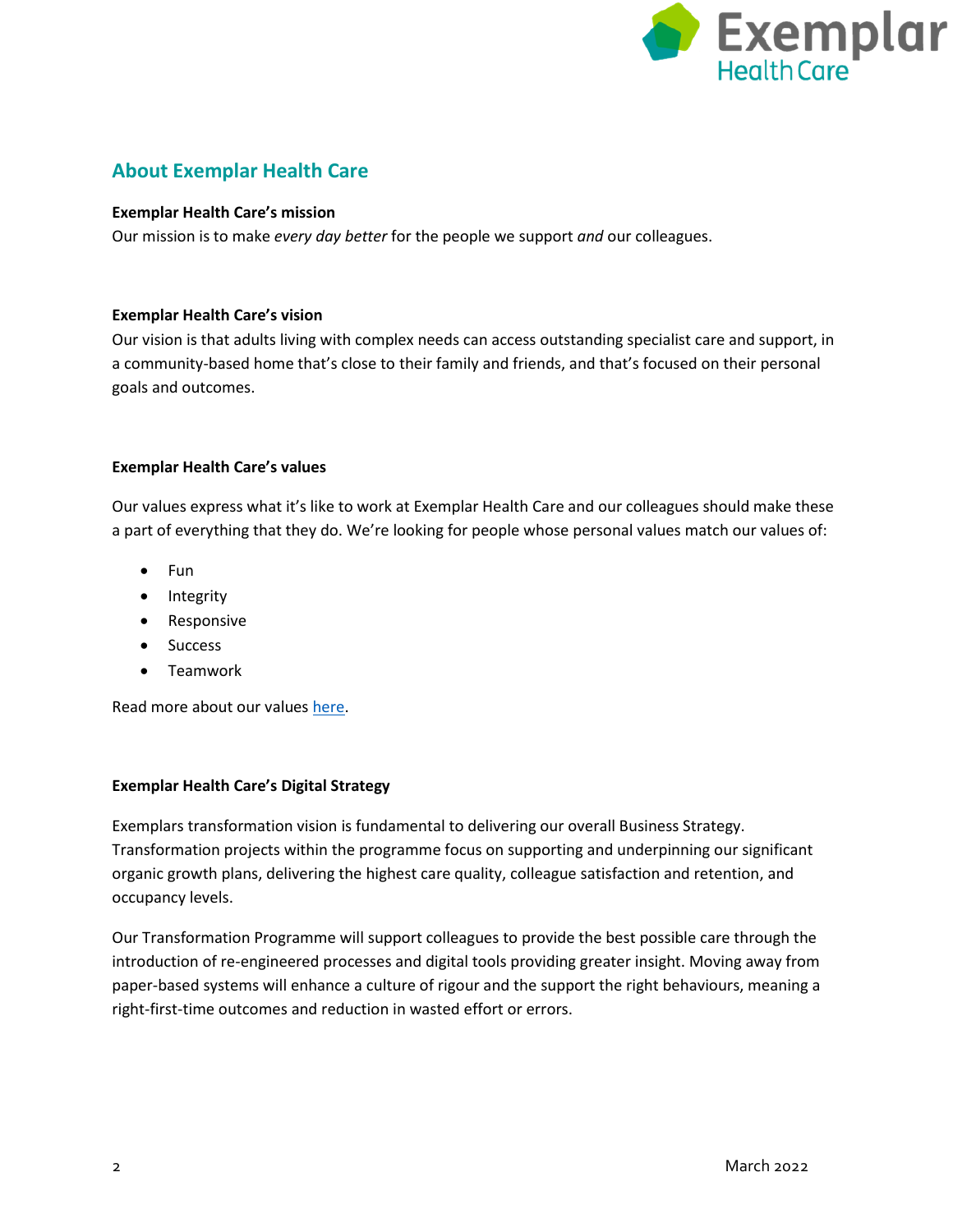

## **Key responsibilities**

- 1. The planning, development, management and delivery of a range of projects for Exemplar Health Care's Transformation Programme.
- 2. Development and management of RAID logs and appropriate escalation of risks and issues through established governance.
- 3. Status reporting as required by the change governance framework, in addition to scheduled and ad hoc reports as required by the business or the programme.
- 4. Fully inclusive (MoSCoW) requirements gathering, documentation and traceability using tools appropriate to the audience.
- 5. Provide support and information to the Change Manager for the development of a change heat map to identify areas of potential change fatigue and enable planning and scheduling of change into homes or central functions.
- 6. Provide support and information to the Change Manager for the development of an SME hotspot plan to ensure change initiatives have access to the required SME resource and impacts of that resources involvement in change are managed to avoid operational detriment.
- 7. Responsible for planning and monitoring the attainment of key milestones against roadmap to identify escalate and manage slippage where that impacts the overarching or local release schedule. Feeding slippages into the Change Manager to update the overarching change roadmap and heat map.
- 8. To identify and make recommendations on resources required to ensure the optimal implementation of future recommendations.
- 9. To seek opportunities to contribute original ideas to the benefit of the organization
- 10. The development and management of a project level communications strategy and plan aligned to the Change Manager communications strategy and as appropriate to the individual project roadmaps to ensure change receivers are engaged, informed and bought in to the new systems and processes.
- 11. Support the development of Business Readiness plans to ensure the smooth implementation of all change including User Acceptance Testing and approval of Test Completion reports
- 12. Ensure appropriate Governance is fulfilled and Go / No Go approvals in place ahead of implementation
- 13. As required support the development of minute-by-minute cut over plans for systems and processes to ensure smooth implementation, or back out plan enacted as required.
- 14. Provide overarching change delivery information back into the programme, drafting reports as required
- 15. Promote a problem-solving approach to new and challenging issues and maintain or contribute to RAID logs for change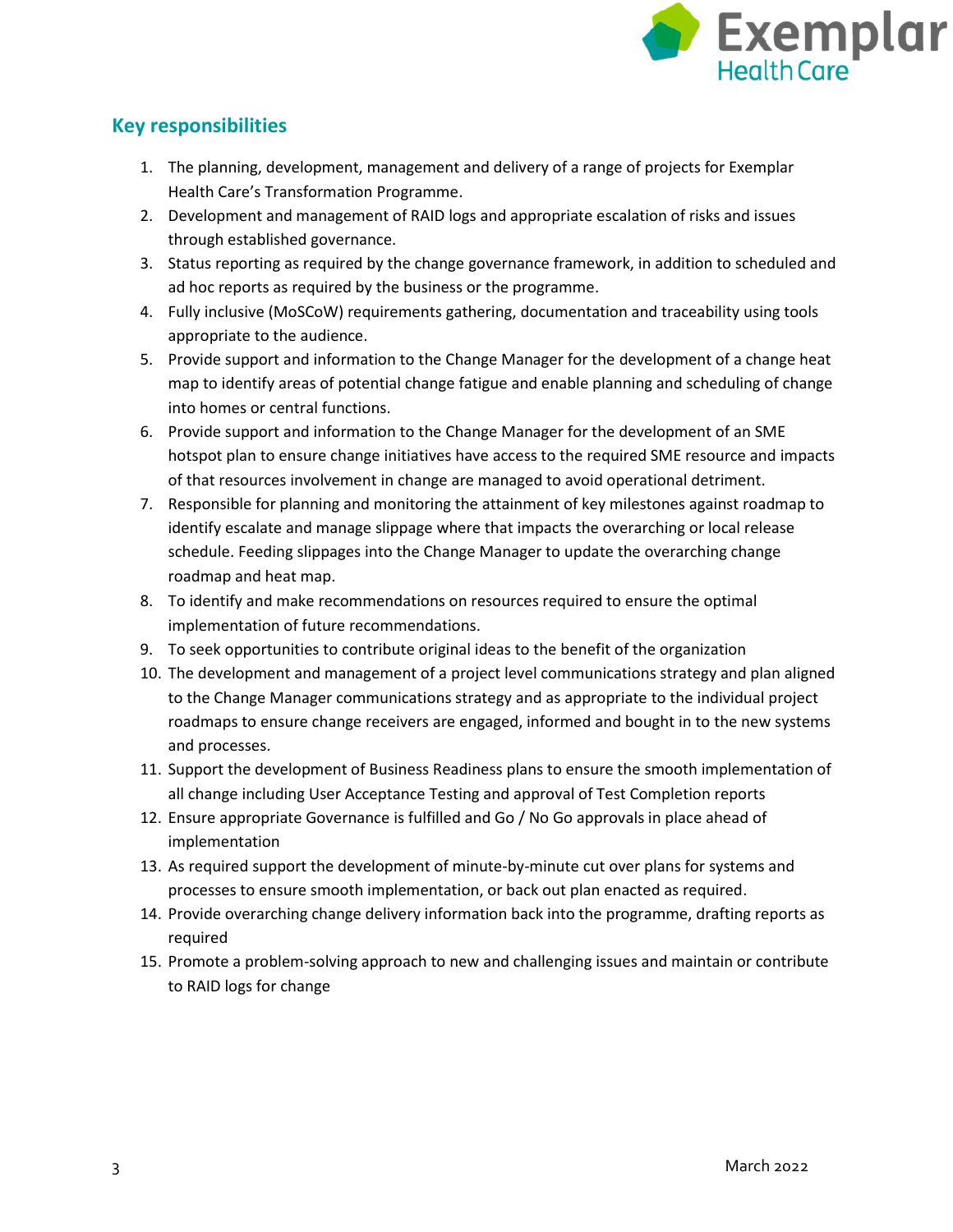

#### **Management responsibilities**

- Using a supportive and collaborative management approach, ensure that colleagues and homes receiving change are informed, supported and committed to the change journey.
- Be responsible for ensuring that the projects or assignments are being documented, managed, communicated and delivered to time cost and quality. Contribute to the understanding and development, of internal resources seconded to change management or delivery roles. Supporting these colleagues in their learning journey and ensuring that local change is effectively planned, managed, communicated and controlled.
- To support the Programme Manager and Chief Transformation Officer as required.
- To be familiar with the regulatory expectations for a safe, effective, compassionate, highquality care service, to ensure that change solutions are compliant.
- To manage relationships where there may be resistance or nervousness to change implementation to ensure change delivers and is successful consistently across the business.
- To participate, promote and embrace Exemplar Health Care change process and governance.
- Assume the responsibilities of the Change Manager as required in periods of his/her absence

#### **Leadership Responsibilities:**

- Change advocate, leading by example ensuring a positive approach to delivery and receipt of change
- Change framework leadership demonstrating good practice for change, using EHC tooling and governance frameworks.
- Ensure appropriate and effective communication, relationships and leadership to all areas and roles within the change lifecycle.
- Working collectively and collaboratively alongside Home, central function and Programme colleagues to ensure an appreciation of all impacted areas is instilled within the change framework.
- Using Change leadership skills to ensure appropriate engagement and support of critical stakeholders and change receivers.
- Building consistently high morale amongst the change delivery and change receiving teams or individuals.

#### **Attention to Detail:**

- Ensure that outputs are accurate and presented in the most appropriate format or style for the receiving audience
- Ensure that all change releases are planned effectively and presented as required on the change schedule / roadmap.
- Ensure sufficient time and focus is planned to developing requirements, solution options and detailed plans to allow for sufficient procurement processes and release scheduling.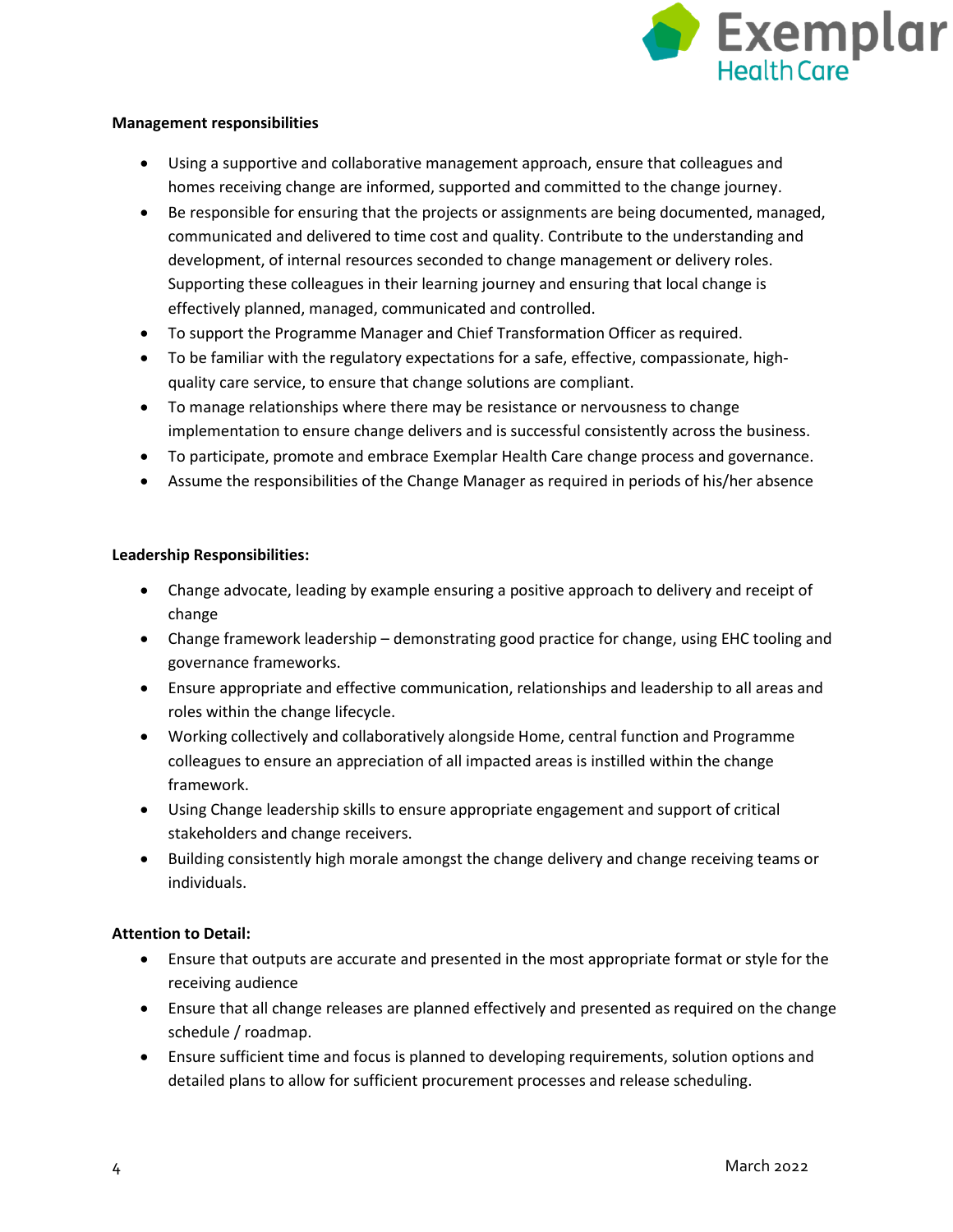

- Ensure thorough and accurate reporting and tracking to support operational and strategic decision making locally and to Board.
- Ability to gather and analyse information and problem solve to reach meaningful conclusions or mitigations.
- In a busy environment you will have the ability to plan and divide your time between activities to ensure that all requirements are met to the agreed timelines and quality.
- Detailed readiness plans and cut over plans assured and validated ahead of change release.

#### **Governance and Control:**

- Follow established change governance frameworks to ensure a full audit trail of decision making and change management
- Offers suggestions on governance and control improvements where change processes or frameworks are not supporting the smooth transition of change
- Full responsibility of project delivery and protocols including but not limited to: Detailed and milestone planning & reporting, Impact assessments, feeds into or facilitation of Go / No Go decisions, triggering all system and user acceptance testing and test Completion Reports.
- Appropriate documentation, management and escalation of risk or issue with associated mitigating action.

#### **Continuous Improvement:**

- Be able to recognise and identify where things can be done better, and work in a constructive way to help improve project and governance processes
- Challenge the norms in a constructive way and put forward novel ideas for the good of the organisation and service users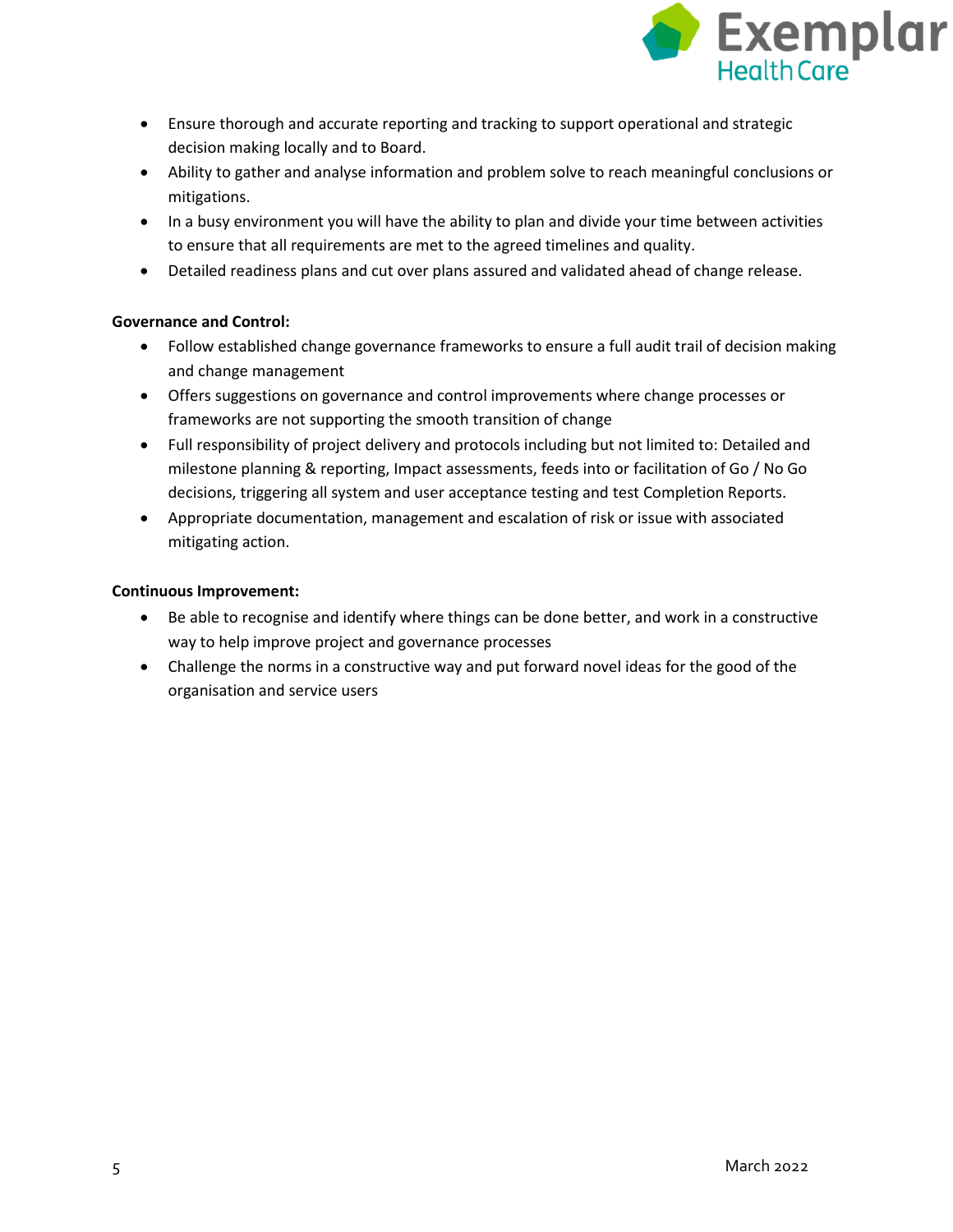

## **Health and safety**

As an employee of Exemplar Health Care Health Care, the post holder has a duty under the Health and Safety at Work Act 1974, to: -

- Take reasonable care of the health and safety of themselves and all other persons who may be affected by their acts or omissions at work.
- Co-operate with their employer to ensure compliance with Health and Safety legislation and the Health and Safety policies and procedures of the service, not intentionally or recklessly interfere with, or misuse, anything provided in the interests of health, safety, or welfare, in pursuance of any of the relevant statutory provisions.
- Recognise the personal right of the service user to positive risk taking in promoting their own recovery, working within identified guidelines.
- Have a general duty to take reasonable care for the health and safety of self and others who may be affected by their acts or omissions at work. All safety rules, regulations and codes of practice relating to the work area should be observed.
- Report all accidents, dangerous occurrences, incidents and hazards in line with company policy.
- Respect confidentiality relating to information gained through employment with the organisation and to ensure information is not disclosed to any unauthorised person/agency.

## **Safeguarding**

Colleagues are required to take responsibility in all areas of work for safeguarding people at risk (both adults and children) from any form of abuse or neglect. When delivering care and support, colleagues are required to comply with the requirements of legislation relating to care in the UK, including the Care Act (2014) and Mental Capacity Act 2005, which incorporates the Deprivation of Liberty Safeguards (DoLS).

To comply with the Exemplar Health Cares' Safeguarding Children and Adults policies, procedures and protocols, all individual colleagues (paid or unpaid) have a duty to safeguard and promote the welfare of children, young people and vulnerable adults.

This will require you to:

- Ensure you are familiar with and comply with local Child Protection Procedures and protocols for promoting and safeguarding the welfare of children and young people.
- Ensure you are familiar and comply with the Local Multi Agency Safeguarding Vulnerable Adults plans and procedures.
- Ensure you are familiar and comply with local protocols and systems for information sharing.
- Know the appropriate contact numbers and required reporting lines.
- Participate in required training and supervision.
- Comply with required professional boundaries and codes of conduct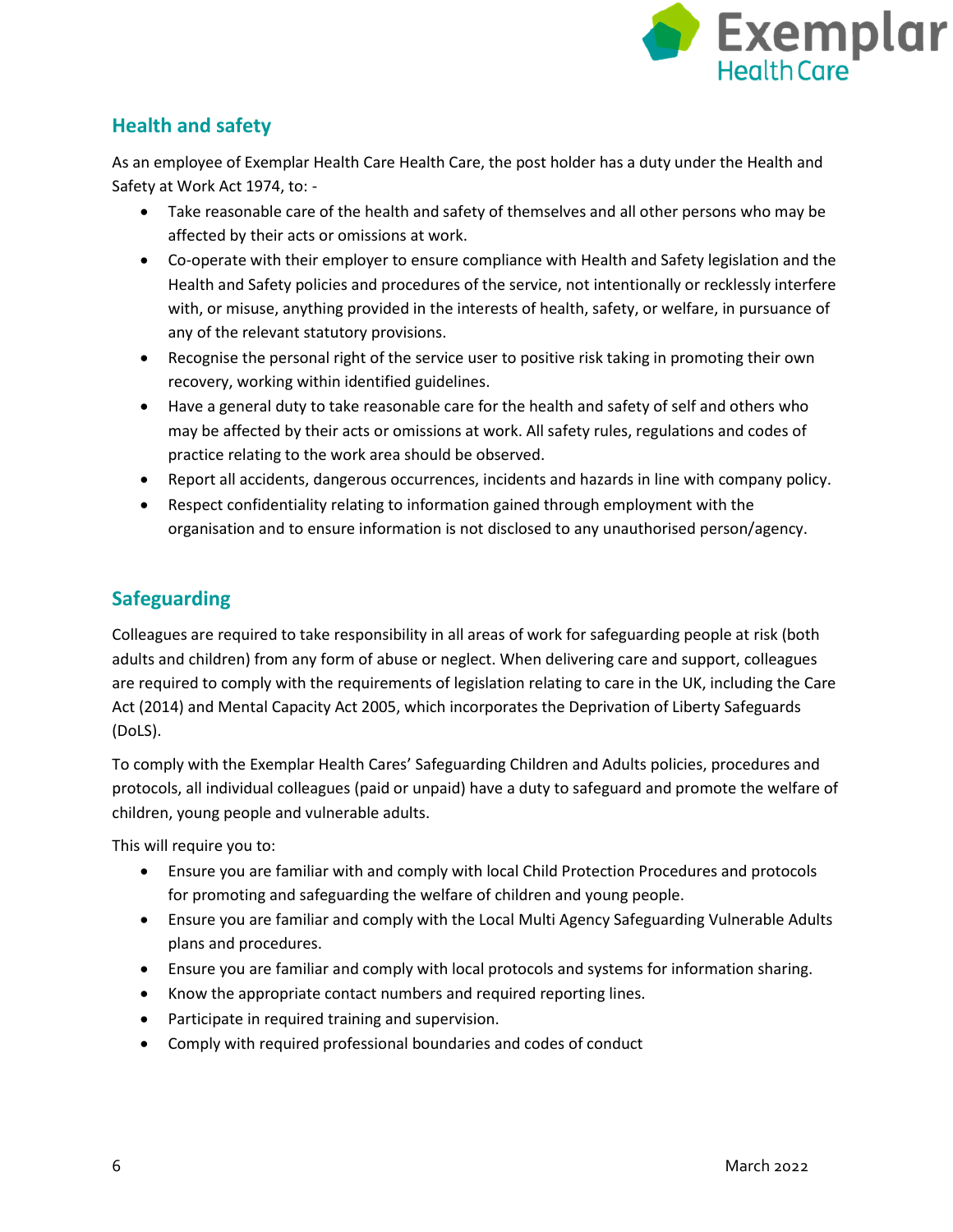

Exemplar Health Care is committed to safeguarding all children and vulnerable adults and expects all colleagues and volunteers to share this commitment.

## **Data protection**

The post holder must at all times respect the confidentiality of information in line with the requirements of the UK Data Protection Act 2018 and the General Data Protection Regulation (GDPR) 2018. This includes, if required to do so, obtain, process and/or use information held on a computer in a fair and lawful way, to hold data only for the specified registered purposes and to use or disclose data only to authorised persons or organisations as instructed.

This job description may be subject to review and appropriate modification. The post holder may be required to undertake other relevant and appropriate duties as reasonably required.

I confirm I have read and understand this Job Description.

Name of post holder: ………………………………….

Signature: **manual manual manual methods** *mummummummum* 

Date: ……………………………….....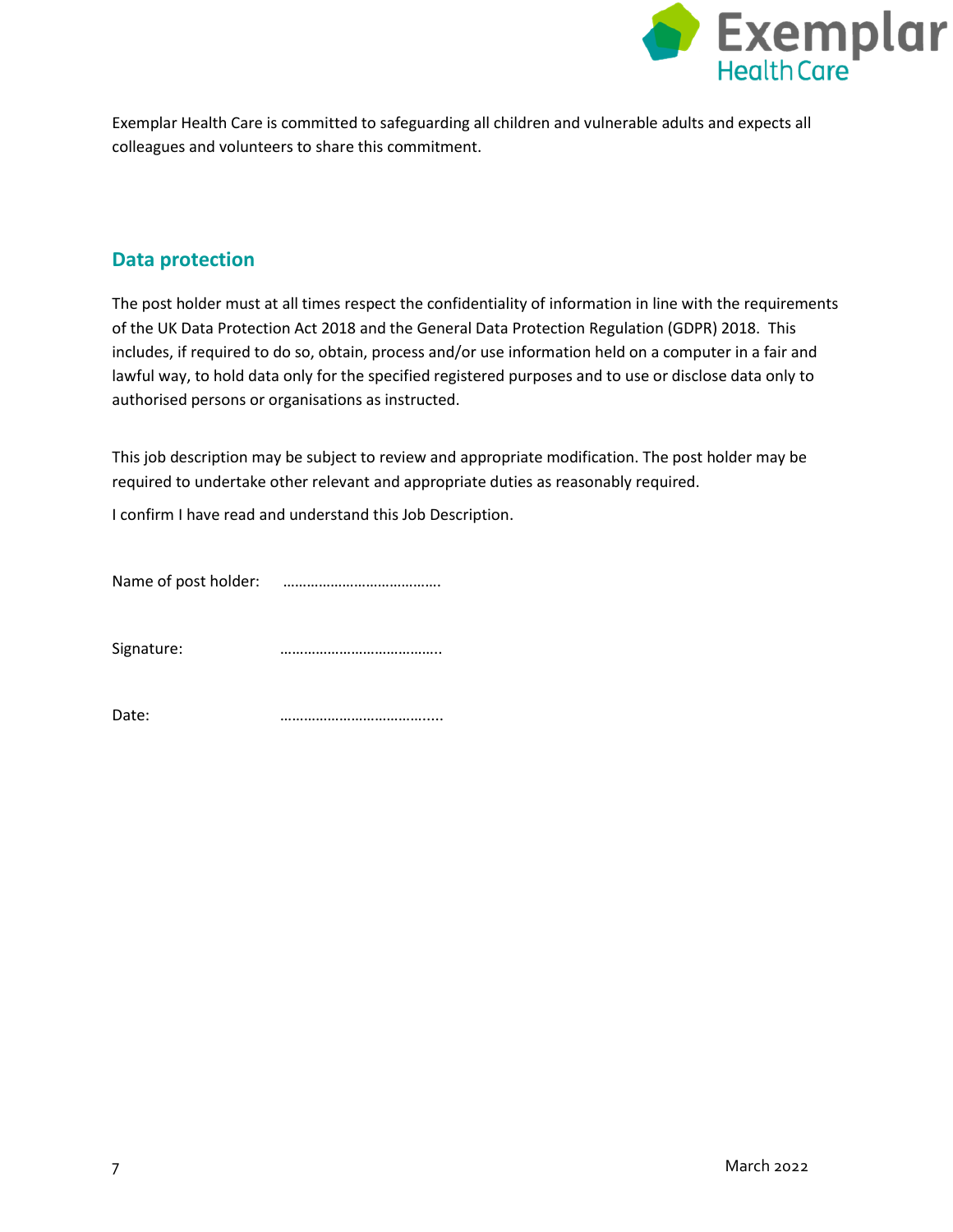

# **Person specification – Project Manager**

## **Qualifications and Training**

|                           | <b>Essential</b> | <b>Desirable</b> | How assessed            |
|---------------------------|------------------|------------------|-------------------------|
| Relevant change           |                  | Yes              | Application, interview, |
| management qualifications |                  |                  | certificates            |
| e.g. Prince 2, MSP, Agile |                  |                  |                         |

## **Skills, Experience and Ability**

|                                   | <b>Essential</b> | <b>Desirable</b> | <b>How assessed</b>           |
|-----------------------------------|------------------|------------------|-------------------------------|
| Experience in the end-to-         | Yes              |                  | Application, Interview        |
| end change management             |                  |                  |                               |
| <b>Excellent command of MS</b>    | Yes              |                  | Application, Interview        |
| applications such as Word,        |                  |                  | Certificates (as appropriate) |
| <b>Excel and Outlook</b>          |                  |                  |                               |
| Ability to use traditional        | Yes              |                  | Application, Interview        |
| planning tools e.g. Microsoft     |                  |                  |                               |
| Project, Excel Gantt charts       |                  |                  |                               |
| Experience in milestone and       | Yes              |                  | Application, Interview        |
| detail plan development           |                  |                  |                               |
| and management                    |                  |                  |                               |
| Able to collect, research and     | Yes              |                  | Application, Interview        |
| analyse /interpret data           |                  |                  |                               |
| Can work under own                | Yes              |                  | Application, Interview        |
| initiative                        |                  |                  |                               |
| Experience in managing            | Yes              |                  | Application, Interview        |
| more than one change              |                  |                  |                               |
| concurrently                      |                  |                  |                               |
| <b>Experience in Business</b>     |                  | Yes              | Application, Interview        |
| Readiness planning and            |                  |                  |                               |
| management                        |                  |                  |                               |
| Experience in developing          |                  | Yes              | Application, Interview        |
| and managing change heat          |                  |                  |                               |
| maps and impact                   |                  |                  |                               |
| assessments                       |                  |                  |                               |
| <b>Excellent oral and written</b> | Yes              |                  | Application, Interview        |
| communication skills              |                  |                  |                               |
| Highly effective Time             | Yes              |                  | Application, Interview        |
| Management                        |                  |                  |                               |